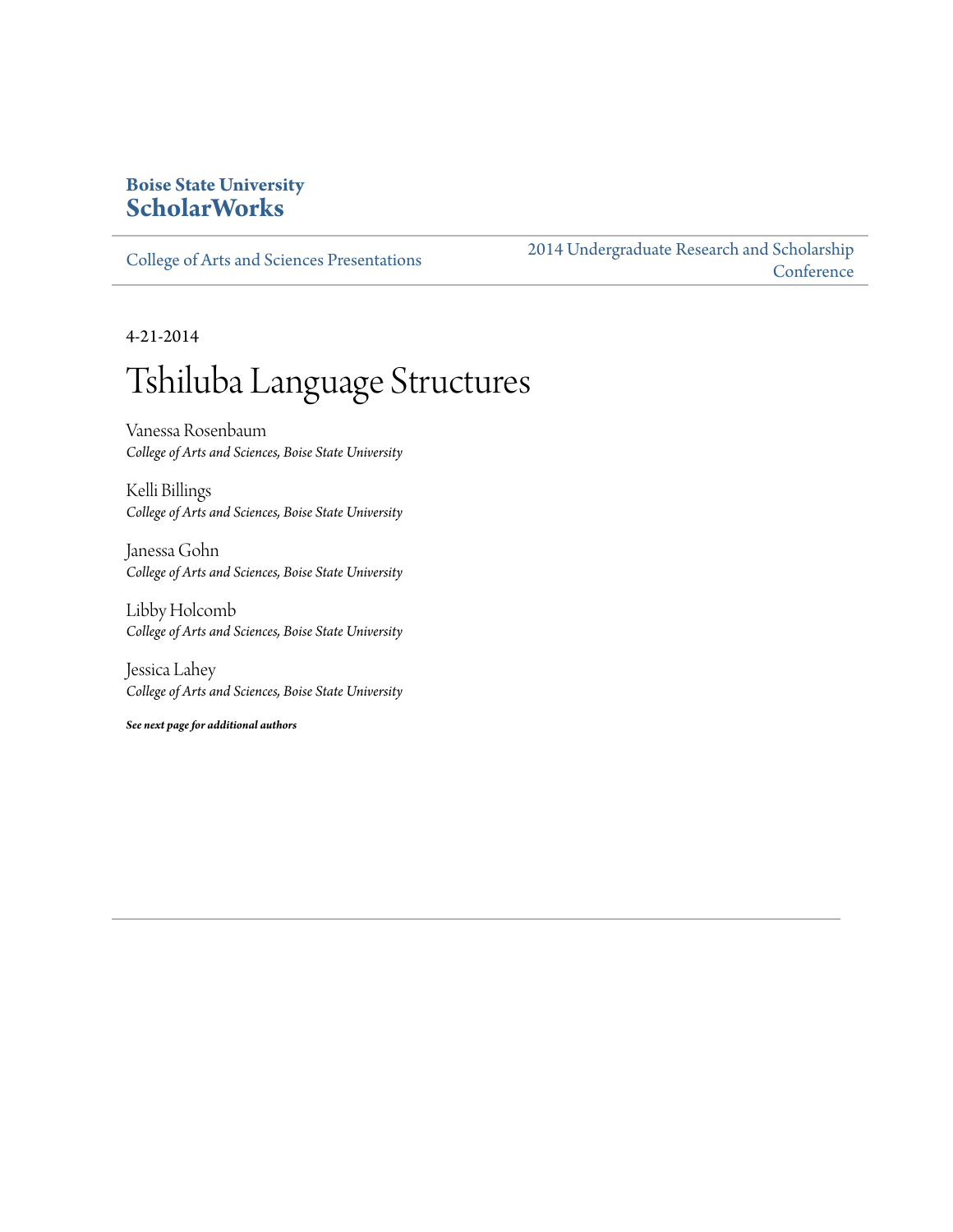#### **Authors**

Vanessa Rosenbaum, Kelli Billings, Janessa Gohn, Libby Holcomb, Jessica Lahey, Jessica Milanez, Kelly Nuttall, Tyler Scoggins, Kristen Smith, Stephanie Todd, Jake Young, Albert Romain Bantumbakulu Mukuna, and Daniel Miko-Mikyene